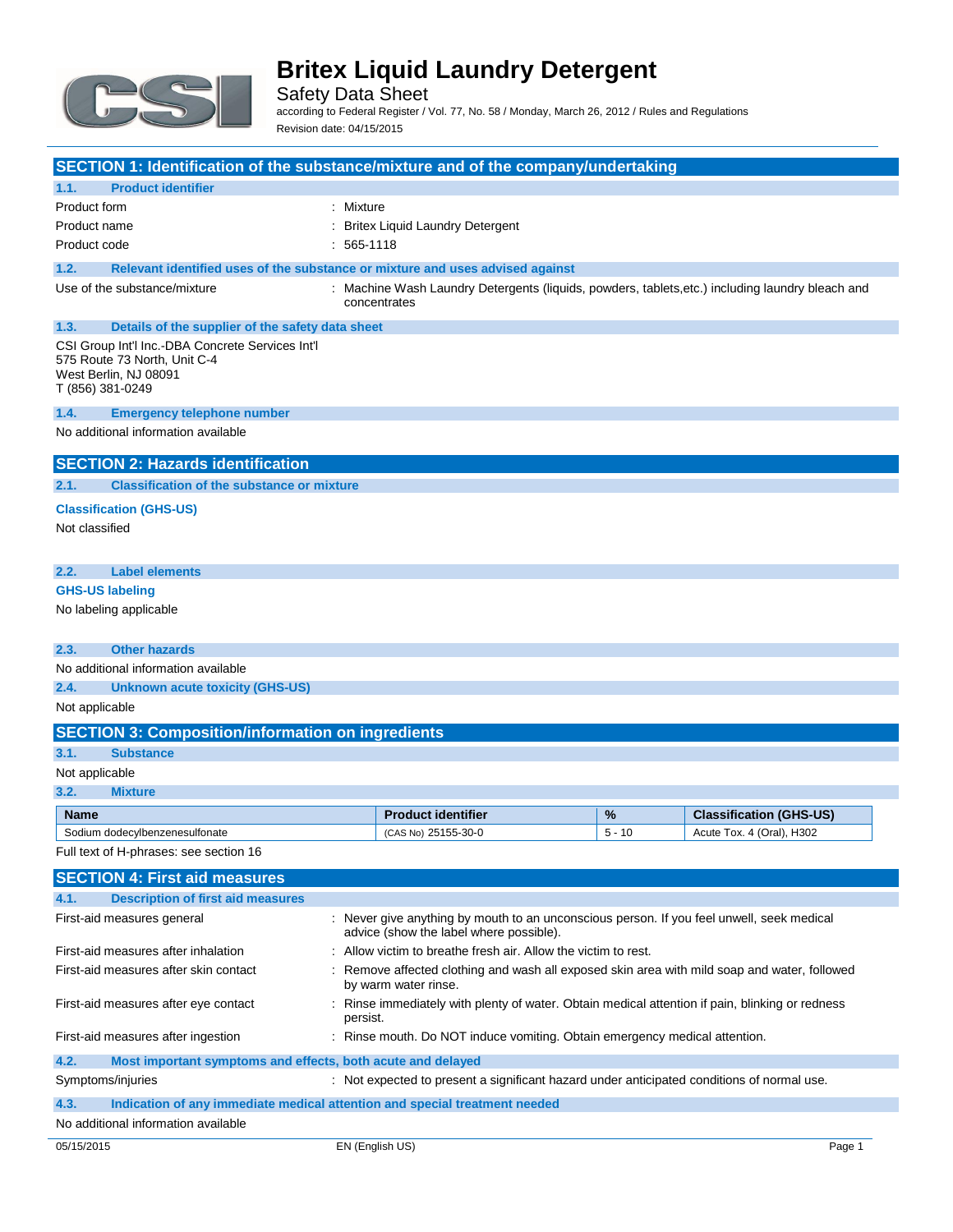Safety Data Sheet

according to Federal Register / Vol. 77, No. 58 / Monday, March 26, 2012 / Rules and Regulations

| <b>SECTION 5: Firefighting measures</b>                              |                |                                                                                                                                                                                                              |
|----------------------------------------------------------------------|----------------|--------------------------------------------------------------------------------------------------------------------------------------------------------------------------------------------------------------|
| <b>Extinguishing media</b><br>5.1.                                   |                |                                                                                                                                                                                                              |
| Suitable extinguishing media                                         |                | : Foam. Dry powder. Carbon dioxide. Water spray. Sand.                                                                                                                                                       |
| Unsuitable extinguishing media                                       |                | : Do not use a heavy water stream.                                                                                                                                                                           |
| 5.2.<br>Special hazards arising from the substance or mixture        |                |                                                                                                                                                                                                              |
| No additional information available                                  |                |                                                                                                                                                                                                              |
| 5.3.<br><b>Advice for firefighters</b>                               |                |                                                                                                                                                                                                              |
| Firefighting instructions                                            |                | : Use water spray or fog for cooling exposed containers. Exercise caution when fighting any<br>chemical fire. Prevent fire-fighting water from entering environment.                                         |
| Protection during firefighting                                       |                | : Do not enter fire area without proper protective equipment, including respiratory protection.                                                                                                              |
| <b>SECTION 6: Accidental release measures</b>                        |                |                                                                                                                                                                                                              |
| 6.1.                                                                 |                | Personal precautions, protective equipment and emergency procedures                                                                                                                                          |
| 6.1.1.<br>For non-emergency personnel                                |                |                                                                                                                                                                                                              |
| Emergency procedures                                                 |                | : Evacuate unnecessary personnel.                                                                                                                                                                            |
| 6.1.2.<br>For emergency responders                                   |                |                                                                                                                                                                                                              |
| Protective equipment                                                 |                | Equip cleanup crew with proper protection.                                                                                                                                                                   |
| Emergency procedures                                                 |                | : Ventilate area.                                                                                                                                                                                            |
| 6.2.<br><b>Environmental precautions</b>                             |                |                                                                                                                                                                                                              |
|                                                                      |                | Prevent entry to sewers and public waters. Notify authorities if liquid enters sewers or public waters.                                                                                                      |
| 6.3.<br>Methods and material for containment and cleaning up         |                |                                                                                                                                                                                                              |
| Methods for cleaning up                                              |                | : Soak up spills with inert solids, such as clay or diatomaceous earth as soon as possible. Collect<br>spillage. Store away from other materials.                                                            |
| <b>Reference to other sections</b><br>6.4.                           |                |                                                                                                                                                                                                              |
| See Heading 8. Exposure controls and personal protection.            |                |                                                                                                                                                                                                              |
|                                                                      |                |                                                                                                                                                                                                              |
| <b>SECTION 7: Handling and storage</b>                               |                |                                                                                                                                                                                                              |
| 7.1.<br><b>Precautions for safe handling</b>                         |                |                                                                                                                                                                                                              |
| Precautions for safe handling                                        |                | : Wash hands and other exposed areas with mild soap and water before eating, drinking or<br>smoking and when leaving work. Provide good ventilation in process area to prevent formation<br>of vapor.        |
| Conditions for safe storage, including any incompatibilities<br>7.2. |                |                                                                                                                                                                                                              |
| Storage conditions                                                   |                | : Keep only in the original container in a cool, well ventilated place away from heat, hot surfaces,<br>sparks, open flame and other ignition sources. No smoking. Keep container closed when not in<br>use. |
| Incompatible products                                                |                | Strong bases. Strong acids.                                                                                                                                                                                  |
| Incompatible materials                                               |                | Sources of ignition. Direct sunlight.                                                                                                                                                                        |
| <b>Specific end use(s)</b><br>7.3.                                   |                |                                                                                                                                                                                                              |
| No additional information available                                  |                |                                                                                                                                                                                                              |
| <b>SECTION 8: Exposure controls/personal protection</b>              |                |                                                                                                                                                                                                              |
| 8.1.<br><b>Control parameters</b>                                    |                |                                                                                                                                                                                                              |
| <b>Britex Liquid Laundry Detergent</b>                               |                |                                                                                                                                                                                                              |
| <b>ACGIH</b>                                                         | Not applicable |                                                                                                                                                                                                              |
| <b>OSHA</b>                                                          | Not applicable |                                                                                                                                                                                                              |
| Sodium dodecylbenzenesulfonate (25155-30-0)                          |                |                                                                                                                                                                                                              |
| <b>ACGIH</b>                                                         | Not applicable |                                                                                                                                                                                                              |
| <b>OSHA</b>                                                          | Not applicable |                                                                                                                                                                                                              |
| 8.2.<br><b>Exposure controls</b>                                     |                |                                                                                                                                                                                                              |
| Personal protective equipment                                        |                | : Not required for normal conditions of use.                                                                                                                                                                 |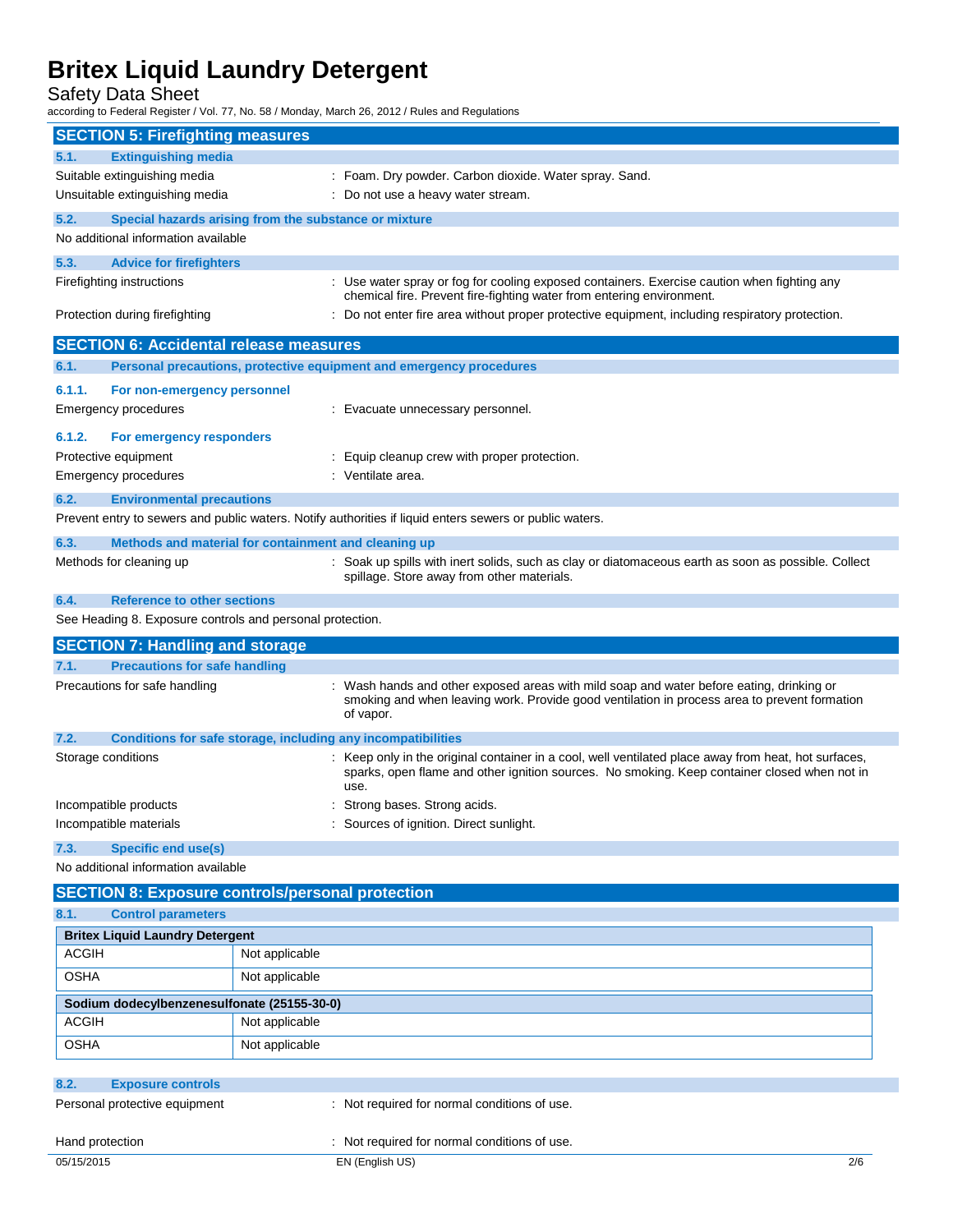Safety Data Sheet

according to Federal Register / Vol. 77, No. 58 / Monday, March 26, 2012 / Rules and Regulations

| Eye protection           | : Even though no eye contact is expected under reasonable normal conditions of use,<br>appropriate eye protection should be worn when handling this material. |
|--------------------------|---------------------------------------------------------------------------------------------------------------------------------------------------------------|
| Skin and body protection | : Avoid all contact with skin, eyes, or clothing. Wash thoroughly after handling. Wash clothing<br>before reuse.                                              |
| Respiratory protection   | : No special requirements.                                                                                                                                    |
| Other information        | : Do not eat, drink or smoke during use.                                                                                                                      |

# **SECTION 9: Physical and chemical properties**

| Information on basic physical and chemical properties<br>9.1. |                                                                                                                                |  |
|---------------------------------------------------------------|--------------------------------------------------------------------------------------------------------------------------------|--|
| Physical state                                                | : Liquid                                                                                                                       |  |
| Color                                                         | <b>Blue</b>                                                                                                                    |  |
| Odor                                                          | Floral                                                                                                                         |  |
| Odor threshold                                                | No data available                                                                                                              |  |
| pH                                                            | $8 - 9$                                                                                                                        |  |
| Melting point                                                 | No data available                                                                                                              |  |
| Freezing point                                                | No data available                                                                                                              |  |
| Boiling point                                                 | 212 - 220 °F                                                                                                                   |  |
| Flash point                                                   | $\geq$ 200 °F                                                                                                                  |  |
| Relative evaporation rate (butyl acetate=1)                   | No data available                                                                                                              |  |
| Flammability (solid, gas)                                     | No data available                                                                                                              |  |
| <b>Explosion limits</b>                                       | No data available                                                                                                              |  |
| <b>Explosive properties</b>                                   | No data available                                                                                                              |  |
| Oxidizing properties                                          | No data available                                                                                                              |  |
| Vapor pressure                                                | No data available                                                                                                              |  |
| Relative density                                              | 1.02                                                                                                                           |  |
| Relative vapor density at 20 °C                               | Same as water                                                                                                                  |  |
| Solubility                                                    | Soluble in water.<br>Water: Solubility in water of component(s) of the mixture :<br>• • 31.7 g/100ml • > 1000 g/l • 25 g/100ml |  |
| Log Pow                                                       | No data available                                                                                                              |  |
| Log Kow                                                       | No data available                                                                                                              |  |
| Auto-ignition temperature                                     | No data available                                                                                                              |  |
| Decomposition temperature                                     | No data available                                                                                                              |  |
| Viscosity                                                     | No data available                                                                                                              |  |
| Viscosity, kinematic                                          | No data available                                                                                                              |  |
| Viscosity, dynamic                                            | No data available                                                                                                              |  |
| <b>Other information</b><br>9.2.                              |                                                                                                                                |  |
| No additional information available                           |                                                                                                                                |  |
| <b>SECTION 10: Stability and reactivity</b>                   |                                                                                                                                |  |

| 10.1.            | <b>Reactivity</b>                                    |
|------------------|------------------------------------------------------|
|                  | No additional information available                  |
| 10.2.            | <b>Chemical stability</b>                            |
|                  | Stable under normal conditions. Not established.     |
| 10.3.            | <b>Possibility of hazardous reactions</b>            |
| Not established. |                                                      |
| 10.4.            | <b>Conditions to avoid</b>                           |
|                  | Direct sunlight. Extremely high or low temperatures. |
| 10.5.            | <b>Incompatible materials</b>                        |
|                  | Strong acids. Strong bases.                          |
| 10.6.            | <b>Hazardous decomposition products</b>              |
|                  | Fume, Carbon monoxide, Carbon dioxide.               |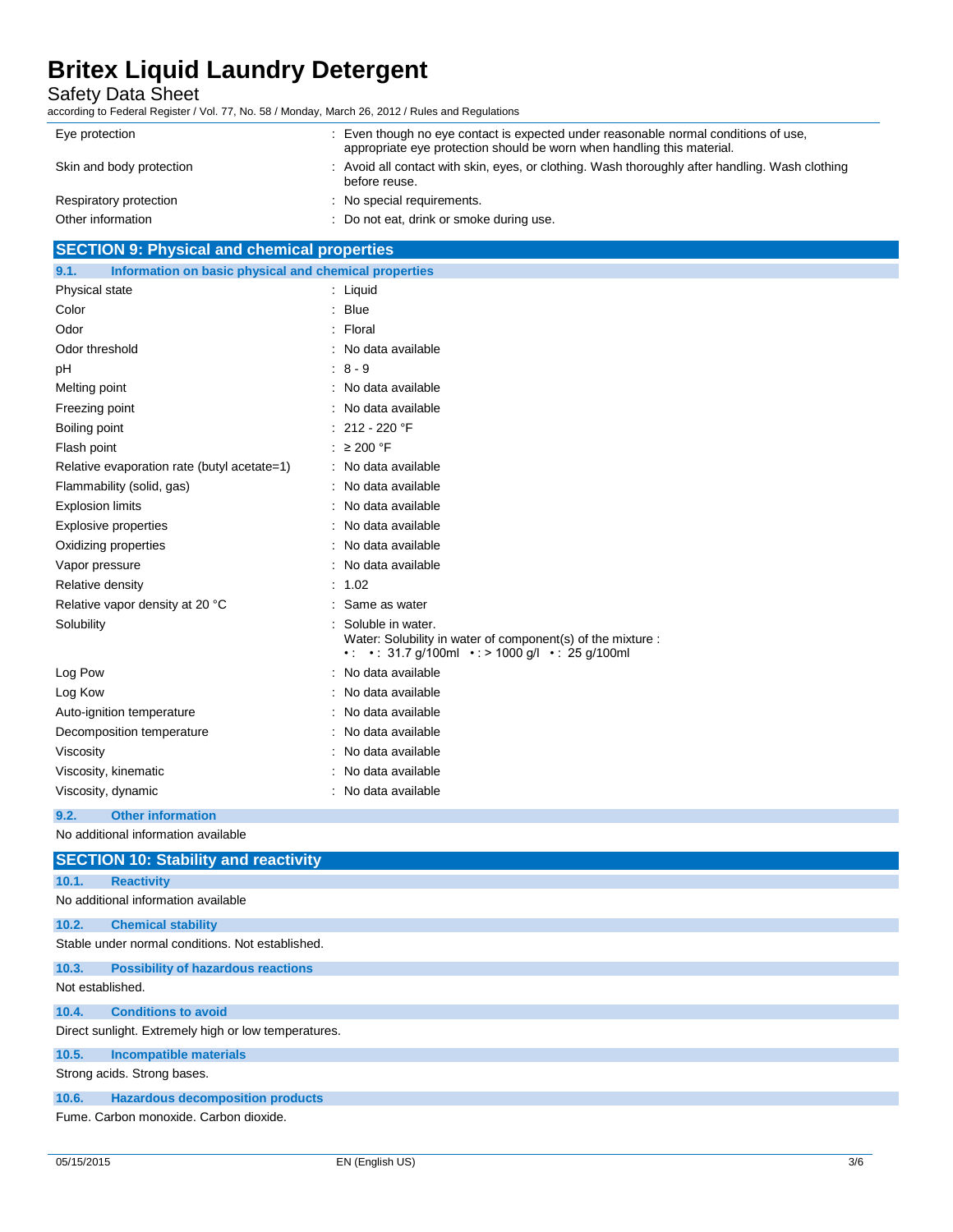## Safety Data Sheet

according to Federal Register / Vol. 77, No. 58 / Monday, March 26, 2012 / Rules and Regulations

## **SECTION 11: Toxicological information**

## **11.1. Information on toxicological effects**

Acute toxicity **in the case of the contract of the contract of the contract of the contract of the contract of the contract of the contract of the contract of the contract of the contract of the contract of the contract of** 

| Sodium dodecylbenzenesulfonate (25155-30-0)            |                                                                     |  |  |
|--------------------------------------------------------|---------------------------------------------------------------------|--|--|
| LD50 oral rat                                          | 438 mg/kg (Rat)                                                     |  |  |
| ATE US (oral)                                          | 438.000 mg/kg body weight                                           |  |  |
| Skin corrosion/irritation                              | : Not classified                                                    |  |  |
|                                                        | pH: 8 - 9                                                           |  |  |
| Serious eye damage/irritation                          | : Not classified                                                    |  |  |
|                                                        | $pH: 8 - 9$                                                         |  |  |
| Respiratory or skin sensitization                      | : Not classified                                                    |  |  |
| Germ cell mutagenicity                                 | : Not classified                                                    |  |  |
| Carcinogenicity                                        | : Not classified                                                    |  |  |
| Reproductive toxicity                                  | : Not classified                                                    |  |  |
| Specific target organ toxicity (single exposure)       | : Not classified                                                    |  |  |
| Specific target organ toxicity (repeated<br>exposure)  | : Not classified                                                    |  |  |
| Aspiration hazard                                      | Not classified<br>÷                                                 |  |  |
| Potential Adverse human health effects and<br>symptoms | : Based on available data, the classification criteria are not met. |  |  |

## **SECTION 12: Ecological information**

### **12.1. Toxicity**

| Sodium dodecylbenzenesulfonate (25155-30-0) |                                 |  |  |
|---------------------------------------------|---------------------------------|--|--|
| LC50 fish 1                                 | 0.99 mg/l (96 h; Pisces)        |  |  |
| EC50 Daphnia 1                              | 2.19 mg/l (96 h; Daphnia magna) |  |  |
| LC50 fish 2                                 | 6.9 mg/l (96 h; Rita rita)      |  |  |
| Threshold limit algae 1                     | 0.9 mg/l (96 h; Algae)          |  |  |

| <b>Britex Liquid Laundry Detergent</b>      |  |  |  |
|---------------------------------------------|--|--|--|
| Not established.                            |  |  |  |
| Sodium dodecylbenzenesulfonate (25155-30-0) |  |  |  |
| Readily biodegradable in water.             |  |  |  |
|                                             |  |  |  |

## **12.3. Bioaccumulative potential**

| <b>Britex Liquid Laundry Detergent</b>      |                                                  |  |
|---------------------------------------------|--------------------------------------------------|--|
| Bioaccumulative potential                   | Not established.                                 |  |
| Sodium dodecylbenzenesulfonate (25155-30-0) |                                                  |  |
| BCF fish 1                                  | 286 (Lepomis macrochirus)                        |  |
| BCF fish 2                                  | 130 (Leuciscus idus)                             |  |
| Log Pow                                     | $0.45 - 1.96$                                    |  |
| Bioaccumulative potential                   | Low potential for bioaccumulation (BCF $<$ 500). |  |

## **12.4. Mobility in soil**

No additional information available

| 12.5.             | Other adverse effects        |                                                      |
|-------------------|------------------------------|------------------------------------------------------|
|                   | Effect on the global warming | : No known ecological damage caused by this product. |
| Other information |                              | : Avoid release to the environment.                  |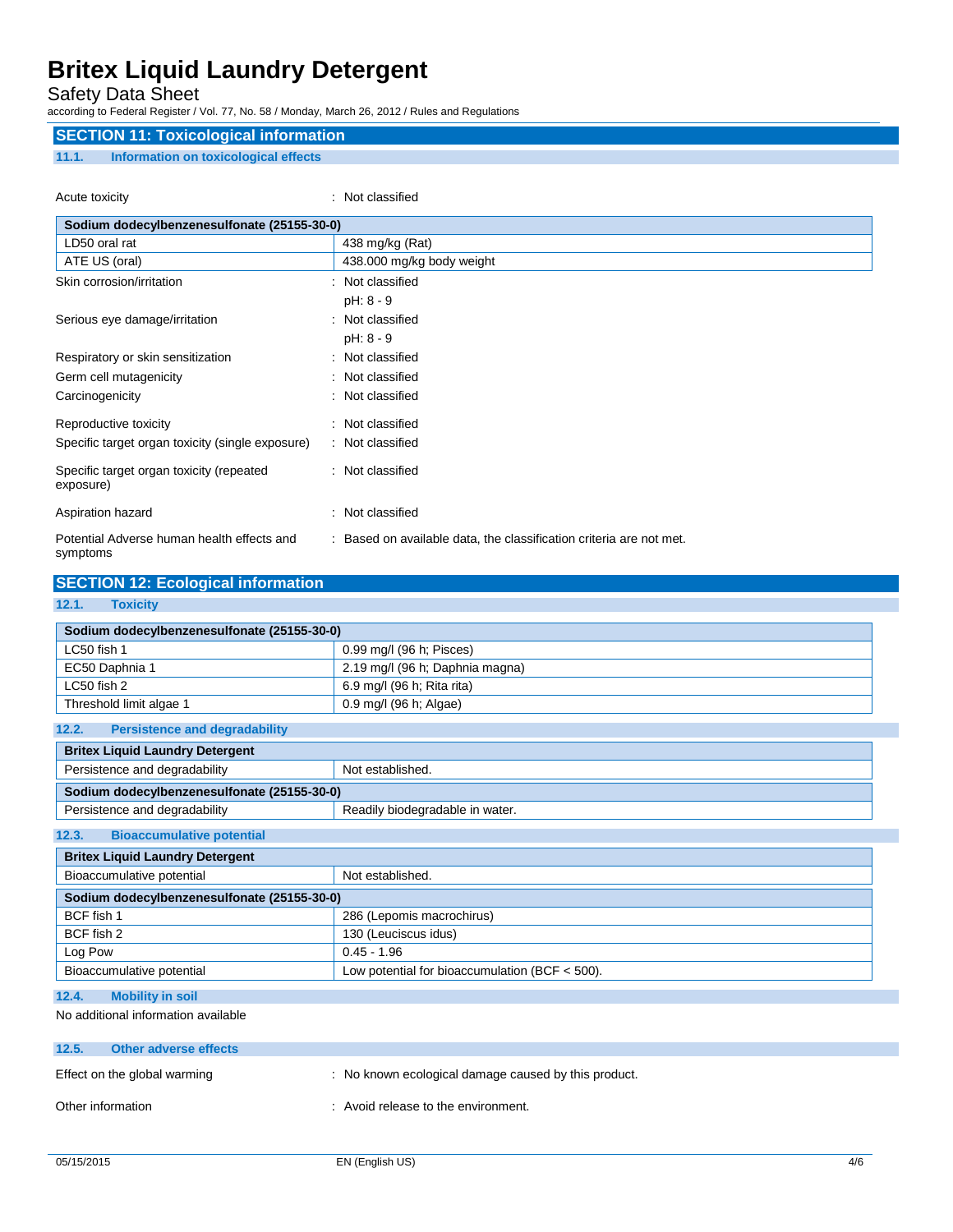## Safety Data Sheet

| according to Federal Register / Vol. 77, No. 58 / Monday, March 26, 2012 / Rules and Regulations                              |                                                                           |
|-------------------------------------------------------------------------------------------------------------------------------|---------------------------------------------------------------------------|
| <b>SECTION 13: Disposal considerations</b>                                                                                    |                                                                           |
| <b>Waste treatment methods</b><br>13.1.                                                                                       |                                                                           |
| Waste disposal recommendations                                                                                                | : Dispose in a safe manner in accordance with local/national regulations. |
| Ecology - waste materials                                                                                                     | : Avoid release to the environment.                                       |
| <b>SECTION 14: Transport information</b>                                                                                      |                                                                           |
| <b>Department of Transportation (DOT)</b>                                                                                     |                                                                           |
| In accordance with DOT                                                                                                        |                                                                           |
| Not regulated for transport                                                                                                   |                                                                           |
| <b>Additional information</b>                                                                                                 |                                                                           |
| Other information                                                                                                             | : No supplementary information available.                                 |
| <b>ADR</b>                                                                                                                    |                                                                           |
| No additional information available                                                                                           |                                                                           |
| <b>Transport by sea</b>                                                                                                       |                                                                           |
| No additional information available                                                                                           |                                                                           |
| Air transport                                                                                                                 |                                                                           |
| No additional information available                                                                                           |                                                                           |
| <b>SECTION 15: Regulatory information</b>                                                                                     |                                                                           |
| 15.1. US Federal regulations                                                                                                  |                                                                           |
| <b>Britex Liquid Laundry Detergent</b>                                                                                        |                                                                           |
| Not listed on the United States TSCA (Toxic Substances Control Act) inventory                                                 |                                                                           |
| Sodium dodecylbenzenesulfonate (25155-30-0)                                                                                   |                                                                           |
| Listed on the United States TSCA (Toxic Substances Control Act) inventory<br>Not listed on the United States SARA Section 313 |                                                                           |
| RQ (Reportable quantity, section 304 of EPA's<br>List of Lists)                                                               | 1000 lb                                                                   |
| 15.2. International regulations                                                                                               |                                                                           |
| <b>CANADA</b><br>No additional information available                                                                          |                                                                           |
| <b>EU-Regulations</b><br>No additional information available                                                                  |                                                                           |
| Classification according to Regulation (EC) No. 1272/2008 [CLP]<br>No additional information available                        |                                                                           |
| Classification according to Directive 67/548/EEC [DSD] or 1999/45/EC [DPD]<br>Not classified                                  |                                                                           |
| <b>National regulations</b><br>No additional information available                                                            |                                                                           |
| 15.3. US State regulations                                                                                                    |                                                                           |
| No additional information available                                                                                           |                                                                           |
| <b>SECTION 16: Other information</b>                                                                                          |                                                                           |
| <b>Revision date</b>                                                                                                          | 04/15/2015                                                                |
| Other information                                                                                                             | : None.                                                                   |
|                                                                                                                               |                                                                           |

| 'Oral<br>TOX.<br>Acute<br>$\mathbf{u}$ | Jateαor∨<br>oral<br>toxicity<br>nuuu |
|----------------------------------------|--------------------------------------|
| ⊣จ∩ว                                   | . .<br>swalloweo<br>nru<br>ш<br>Tal  |